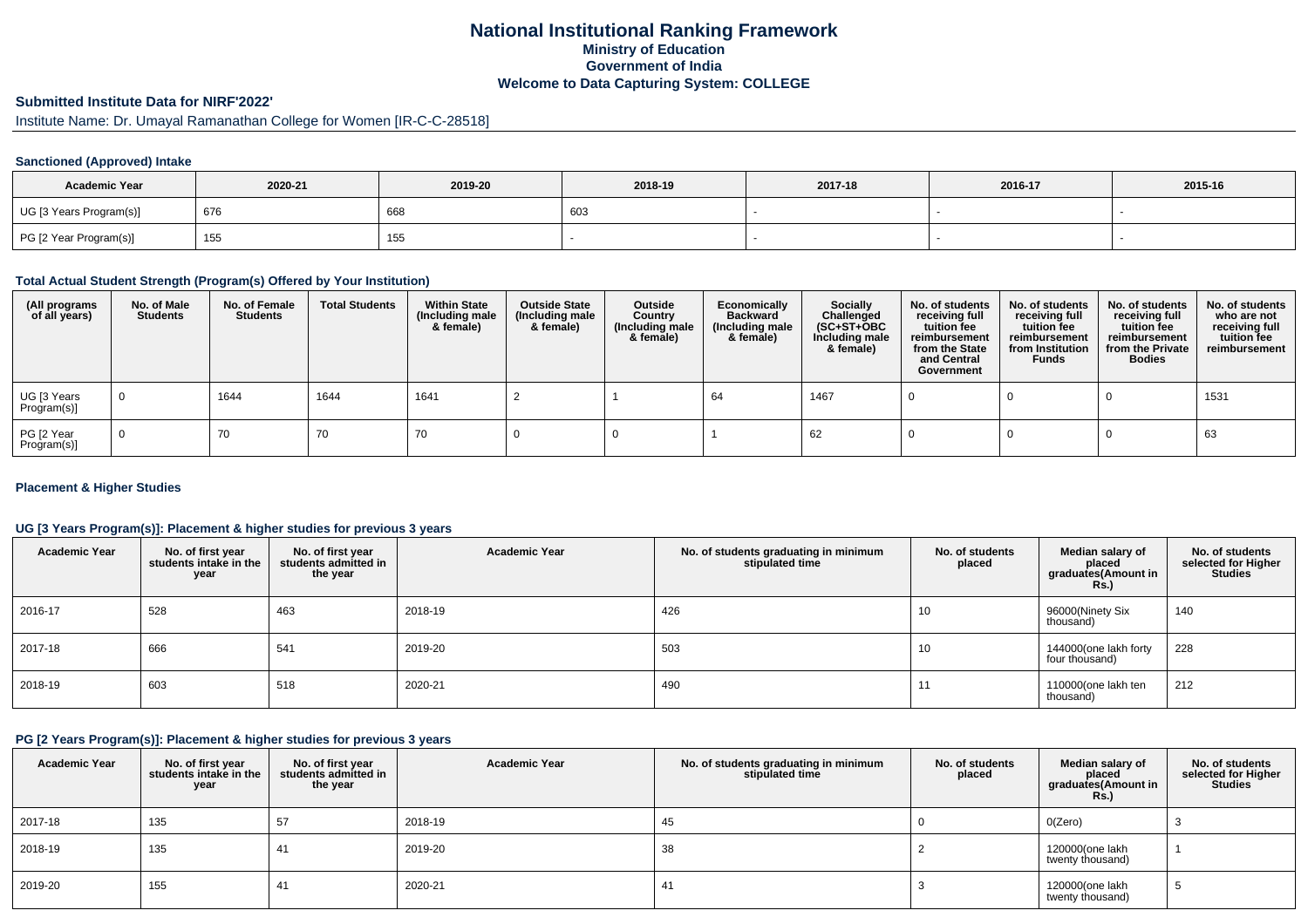#### **Financial Resources: Utilised Amount for the Capital expenditure for previous 3 years**

| <b>Academic Year</b>                                                                            | 2020-21                                                                                              | 2019-20                                                                    | 2018-19                                                                     |  |  |  |  |  |  |  |  |  |
|-------------------------------------------------------------------------------------------------|------------------------------------------------------------------------------------------------------|----------------------------------------------------------------------------|-----------------------------------------------------------------------------|--|--|--|--|--|--|--|--|--|
|                                                                                                 | <b>Utilised Amount</b>                                                                               | <b>Utilised Amount</b>                                                     | <b>Utilised Amount</b>                                                      |  |  |  |  |  |  |  |  |  |
|                                                                                                 | Annual Capital Expenditure on Academic Activities and Resources (excluding expenditure on buildings) |                                                                            |                                                                             |  |  |  |  |  |  |  |  |  |
| Library                                                                                         | 5900 (Five Thousand Nine Hundred)                                                                    | 237653 (Two Lakh Thirty Seven Thousand Six Hundred and<br>Fifty Three)     | 151915 (One Lakh Fifty One Thousand Nine Hundred and<br>Fifteen)            |  |  |  |  |  |  |  |  |  |
| New Equipment for Laboratories                                                                  | 368695 (Three Lakh Sixty Eight Thousand Six Ninety Five)                                             | 1038775 (Ten Lakh Thirty Eight Thousand Seven Hundred and<br>Seventy Five) | 980838 (Nine Lakh Eighty Thousand Eight Hundred and Thirty<br>Eight)        |  |  |  |  |  |  |  |  |  |
| Other expenditure on creation of Capital Assets (excluding<br>expenditure on Land and Building) | 22400 (Twenty Two Thousand Four Hundred)                                                             | 375980 (Three Lakh Seventy five Thousand Nine Hundred and<br>Eighty)       | 1814874 (Eighteen Lakh Fourteen Thousand Eight Hundred<br>and Seventy Four) |  |  |  |  |  |  |  |  |  |

## **Financial Resources: Utilised Amount for the Operational expenditure for previous 3 years**

| <b>Academic Year</b>                                                                                                                                                                            | 2020-21                                                                          | 2019-20                                                                        | 2018-19                                                                      |  |  |  |  |  |  |  |
|-------------------------------------------------------------------------------------------------------------------------------------------------------------------------------------------------|----------------------------------------------------------------------------------|--------------------------------------------------------------------------------|------------------------------------------------------------------------------|--|--|--|--|--|--|--|
|                                                                                                                                                                                                 | <b>Utilised Amount</b>                                                           | <b>Utilised Amount</b>                                                         | <b>Utilised Amount</b>                                                       |  |  |  |  |  |  |  |
| <b>Annual Operational Expenditure</b>                                                                                                                                                           |                                                                                  |                                                                                |                                                                              |  |  |  |  |  |  |  |
| Salaries (Teaching and Non Teaching staff)                                                                                                                                                      | 17414811 (One Crore Seventy Four Lakh Fourteen Thousand<br>Eight Hundred Eleven) | 17595090 (One Crore Seventy Five Lakh Ninety five Thousand<br>and Ninety)      | 14096001 (One Crore Forty Lakh Ninety six Thousand and<br>One)               |  |  |  |  |  |  |  |
| Maintenance of Academic Infrastructure or consumables and<br>other running expenditures (excluding maintenance of hostels<br>and allied services, rent of the building, depreciation cost, etc) | 1789354 (Seventeen Lakh Eighty Nine Thousand Three<br>Hundred and Fifty four)    | 2896624 (Twenty Eight Lakh Ninety six Thousand Six Hundred<br>and Twenty four) | 2168813 (Twenty One Lakh Sixty Eight Thousand Eight<br>Hundred and thirteen) |  |  |  |  |  |  |  |
| Seminars/Conferences/Workshops                                                                                                                                                                  | 86104 (Eighty Six Thousand One Hundred and four)                                 | 164049 (One Lakh Sixty four Thousand and Forty Nine)                           | 208265 (Two Lakh Eight Thousand Two Hundred and Sixty<br>Five)               |  |  |  |  |  |  |  |

## **PCS Facilities: Facilities of physically challenged students**

| 1. Do your institution buildings have Lifts/Ramps?                                                                                                         | Yes, less than 40% of the buildings |
|------------------------------------------------------------------------------------------------------------------------------------------------------------|-------------------------------------|
| 2. Do your institution have provision for walking aids, including wheelchairs and transportation from one building to another for<br>handicapped students? | Yes                                 |
| 3. Do your institution buildings have specially designed toilets for handicapped students?                                                                 | Yes, less than 40% of the buildings |

## **Faculty Details**

| Srno | Name          | Age | Designation                                         | Gender | Qualification | <b>Experience (In</b><br>Months) | <b>Currently working</b><br>with institution? | <b>Joining Date</b> | <b>Leaving Date</b>      | <b>Association type</b> |
|------|---------------|-----|-----------------------------------------------------|--------|---------------|----------------------------------|-----------------------------------------------|---------------------|--------------------------|-------------------------|
|      | Jeyashree S   | 50  | Dean / Principal /<br>Director / Vice<br>Chancellor | Female | Ph.D          | 288                              | Yes                                           | 06-07-2006          | $\sim$                   | Regular                 |
|      | Visalatchi L  | 48  | Associate Professor                                 | Female | Ph.D          | 265                              | Yes                                           | 06-07-2006          | $\overline{\phantom{a}}$ | Regular                 |
|      | Kalaivani G   | 42  | Associate Professor                                 | Female | Ph.D          | 162                              | Yes                                           | 01-07-2011          | $\sim$                   | Regular                 |
|      | Vairamani V   | 39  | <b>Assistant Professor</b>                          | Female | M. Phil       | 162                              | Yes                                           | 09-07-2009          | $\sim$                   | Regular                 |
|      | Kayalvizhi AR | 32  | <b>Assistant Professor</b>                          | Female | M. Phil       | 102                              | Yes                                           | 08-07-2013          | $\overline{\phantom{a}}$ | Regular                 |
|      | Lakshmi M     | 35  | <b>Assistant Professor</b>                          | Female | Ph.D          | 25                               | Yes                                           | 13-06-2019          | $\overline{\phantom{a}}$ | Regular                 |
|      | Alagumeenal N | 40  | <b>Assistant Professor</b>                          | Female | Ph.D          | 124                              | Yes                                           | 01-03-2011          | $\sim$                   | Regular                 |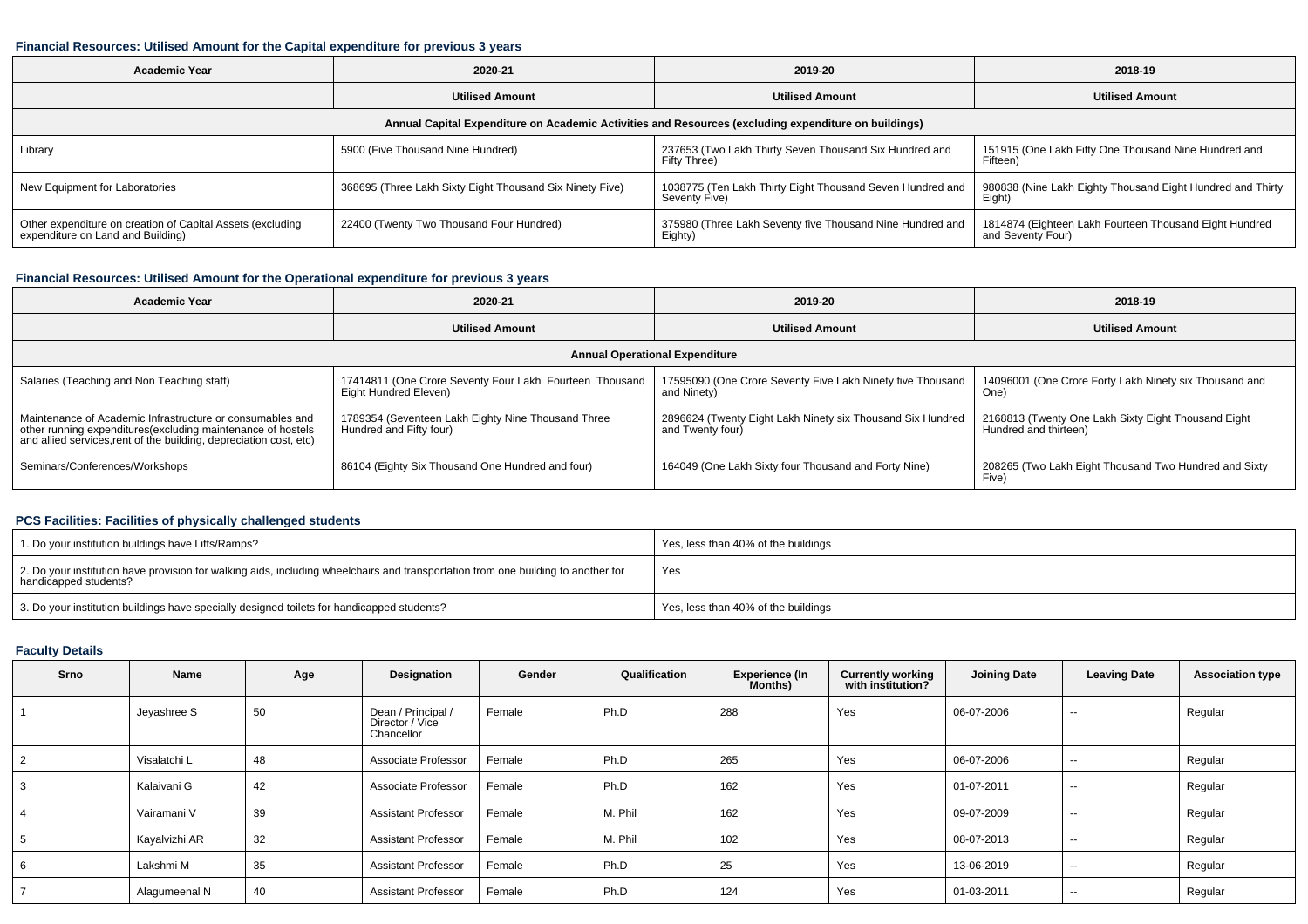| 8  | Sherlin Sunitha<br>Esther I | 38 | <b>Assistant Professor</b> | Female | M. Phil | 120 | Yes | 07-07-2011 | ۰.                       | Regular |
|----|-----------------------------|----|----------------------------|--------|---------|-----|-----|------------|--------------------------|---------|
| 9  | Sudha <sub>S</sub>          | 32 | <b>Assistant Professor</b> | Female | M. Phil | 108 | Yes | 18-06-2012 | $\overline{\phantom{a}}$ | Regular |
| 10 | Sathya S                    | 38 | <b>Assistant Professor</b> | Female | M. Phil | 114 | Yes | 04-07-2012 | --                       | Regular |
| 11 | Sundari TR                  | 36 | Assistant Professor        | Female | Ph.D    | 96  | Yes | 20-06-2013 | $\overline{a}$           | Regular |
| 12 | Chilambu selvi S            | 38 | <b>Assistant Professor</b> | Female | M. Phil | 84  | Yes | 09-06-2014 | --                       | Regular |
| 13 | Asha P                      | 30 | <b>Assistant Professor</b> | Female | M. Phil | 72  | Yes | 17-07-2015 | $\overline{a}$           | Regular |
| 14 | Amutha P                    | 39 | Assistant Professor        | Female | M. Phil | 61  | Yes | 13-06-2016 | $\overline{\phantom{a}}$ | Regular |
| 15 | Lakshmi L                   | 27 | Assistant Professor        | Female | M. Phil | 48  | Yes | 10-08-2020 | $\overline{\phantom{a}}$ | Regular |
| 16 | Packia Lakshmi V            | 39 | <b>Assistant Professor</b> | Female | M. Phil | 18  | Yes | 10-08-2020 | --                       | Regular |
| 17 | Meenakshi N                 | 39 | Assistant Professor        | Female | M. Phil | 166 | Yes | 23-07-2007 | $\overline{\phantom{a}}$ | Regular |
| 18 | Mehataj T                   | 38 | <b>Assistant Professor</b> | Female | M. Phil | 106 | Yes | 02-07-2014 | --                       | Regular |
| 19 | Kalaiselvi SP               | 33 | <b>Assistant Professor</b> | Female | M. Phil | 76  | Yes | 15-06-2015 | $\overline{a}$           | Regular |
| 20 | Kokila N                    | 29 | Assistant Professor        | Female | M. Phil | 73  | Yes | 15-06-2015 | $\overline{\phantom{a}}$ | Regular |
| 21 | Geetha K                    | 34 | Assistant Professor        | Female | Ph.D    | 112 | Yes | 01-12-2017 | --                       | Regular |
| 22 | Saranya V                   | 30 | <b>Assistant Professor</b> | Female | M. Phil | 38  | Yes | 18-06-2018 | --                       | Regular |
| 23 | Anbukkarasi V               | 32 | Assistant Professor        | Female | M. Phil | 22  | Yes | 02-07-2019 | $\overline{a}$           | Regular |
| 24 | Ranjani K                   | 30 | <b>Assistant Professor</b> | Female | M. Phil | 72  | No  | 02-12-2019 | 30-03-2021               | Regular |
| 25 | Vijayalakshmi I             | 42 | <b>Assistant Professor</b> | Female | Ph.D    | 125 | Yes | 02-12-2019 |                          | Regular |
| 26 | Meenakshi M                 | 49 | Assistant Professor        | Female | Ph.D    | 115 | Yes | 05-12-2015 | u.                       | Regular |
| 27 | Kalaivani M S               | 29 | Assistant Professor        | Female | M. Phil | 58  | No  | 01-07-2016 | 02-02-2021               | Regular |
| 28 | Sivagami R                  | 40 | Assistant Professor        | Female | M. Phil | 216 | Yes | 07-07-2009 | ۰.                       | Regular |
| 29 | Geetha P                    | 43 | Assistant Professor        | Female | Ph.D    | 186 | Yes | 01-07-2011 | u.                       | Regular |
| 30 | Janaki M                    | 40 | Assistant Professor        | Female | Ph.D    | 216 | Yes | 15-06-2012 | --                       | Regular |
| 31 | Parimala v                  | 38 | <b>Assistant Professor</b> | Female | M. Phil | 127 | Yes | 15-06-2015 | --                       | Regular |
| 32 | Divya G                     | 29 | <b>Assistant Professor</b> | Female | M. Phil | 60  | Yes | 13-06-2016 | $\overline{\phantom{a}}$ | Regular |
| 33 | Valayapathi R               | 27 | <b>Assistant Professor</b> | Female | M. Phil | 47  | Yes | 11-12-2017 | --                       | Regular |
| 34 | Anitha P                    | 40 | <b>Assistant Professor</b> | Female | M. Phil | 67  | Yes | 03-09-2020 | Ξ.                       | Regular |
| 35 | Sridevi R                   | 41 | Associate Professor        | Female | Ph.D    | 156 | Yes | 04-12-2015 | Ξ.                       | Regular |
| 36 | Sivagami M                  | 42 | <b>Assistant Professor</b> | Female | M. Phil | 144 | Yes | 13-06-2016 | --                       | Regular |
| 37 | Jeyabharathi S              | 38 | Associate Professor        | Female | M. Phil | 110 | Yes | 03-09-2020 | Ξ.                       | Regular |
| 38 | Rajalakshmi K               | 34 | <b>Assistant Professor</b> | Female | Ph.D    | 46  | No  | 05-09-2019 | 30-04-2021               | Regular |
| 39 | Priyanka P                  | 26 | <b>Assistant Professor</b> | Female | M. Phil | 24  | No  | 03-09-2020 | 30-10-2021               | Regular |
| 40 | Chitra J                    | 43 | <b>Assistant Professor</b> | Female | Ph.D    | 143 | Yes | 13-07-2009 | --                       | Regular |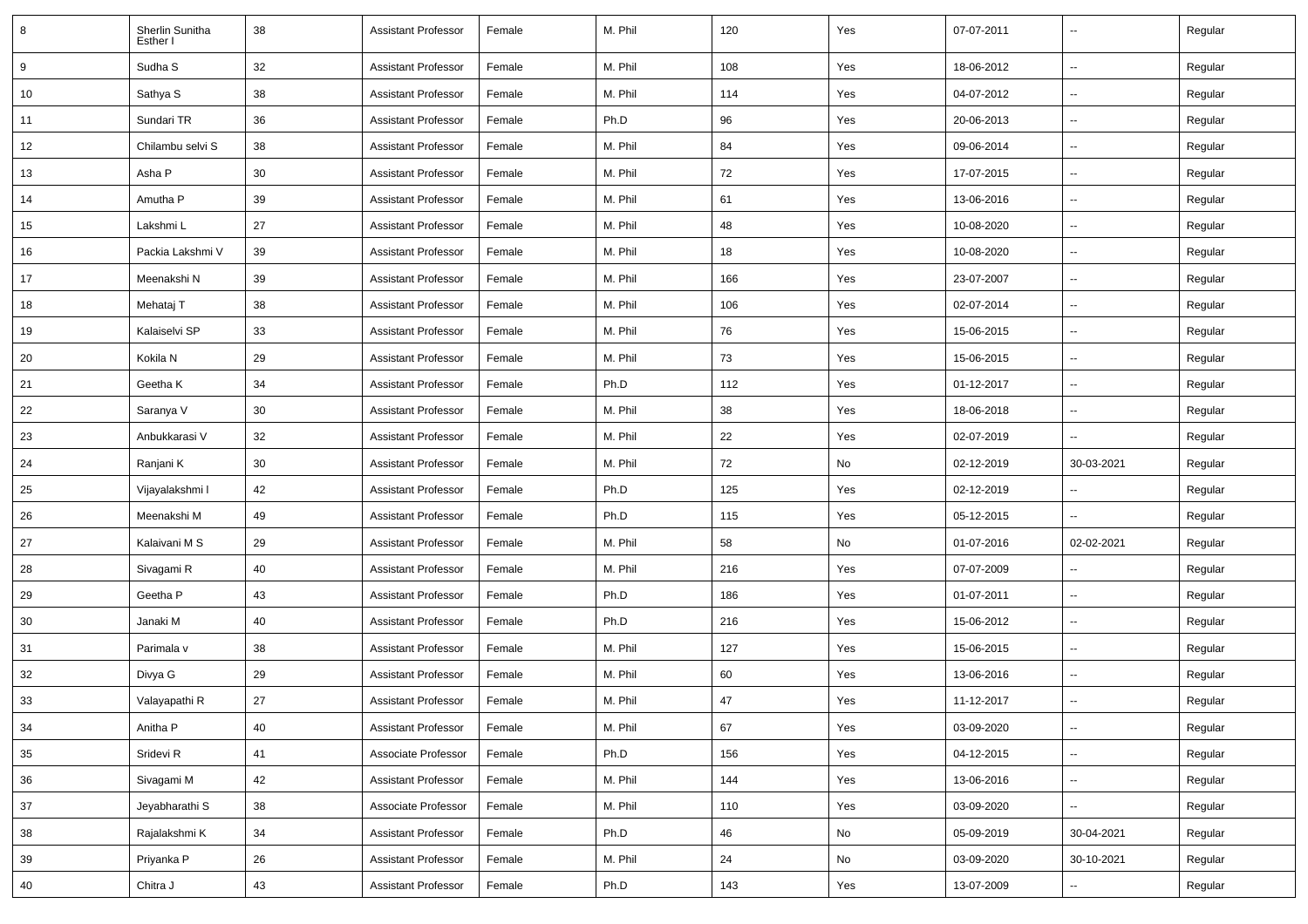| 41 | Jeba mercy J              | 35 | <b>Assistant Professor</b> | Female | M. Phil    | 42           | Yes | 13-01-2018 | $\sim$                   | Regular |
|----|---------------------------|----|----------------------------|--------|------------|--------------|-----|------------|--------------------------|---------|
| 42 | Annapoorani S             | 39 | <b>Assistant Professor</b> | Female | Ph.D       | $37\,$       | No  | 18-06-2018 | 31-08-2021               | Regular |
| 43 | Sudha A                   | 42 | <b>Assistant Professor</b> | Female | Ph.D       | 25           | Yes | 13-06-2019 | --                       | Regular |
| 44 | Eswara Priya B            | 38 | Associate Professor        | Female | Ph.D       | 192          | Yes | 22-06-2015 | ш.                       | Regular |
| 45 | Sudha N                   | 36 | <b>Assistant Professor</b> | Female | M. Phil    | 91           | Yes | 02-12-2013 | $\sim$                   | Regular |
| 46 | Rathi Devi P              | 40 | <b>Assistant Professor</b> | Female | Ph.D       | 124          | Yes | 02-12-2015 | $\frac{1}{2}$            | Regular |
| 47 | Shinyguruce A             | 35 | <b>Assistant Professor</b> | Female | Ph.D       | 109          | Yes | 22-06-2015 | $\overline{\phantom{a}}$ | Regular |
| 48 | Vijaya SRP                | 41 | Associate Professor        | Female | Ph.D       | 133          | Yes | 09-07-2010 | $\overline{\phantom{a}}$ | Regular |
| 49 | Sumathi M                 | 46 | Associate Professor        | Female | Ph.D       | 266          | Yes | 03-12-2015 | $\overline{\phantom{a}}$ | Regular |
| 50 | Vinodha N                 | 37 | <b>Assistant Professor</b> | Female | M. Phil    | 99           | Yes | 01-07-2019 | Щ,                       | Regular |
| 51 | Priya A                   | 24 | <b>Assistant Professor</b> | Female | M. Phil    | 12           | Yes | 04-01-2021 | $\sim$                   | Regular |
| 52 | Kavitha B                 | 40 | <b>Assistant Professor</b> | Female | Ph.D       | 180          | Yes | 30-07-2008 | $\sim$                   | Regular |
| 53 | Jothi Muthu M             | 34 | <b>Assistant Professor</b> | Female | M. Phil    | 120          | Yes | 30-07-2008 | $\frac{1}{2}$            | Regular |
| 54 | Bhuvaneswari R            | 46 | <b>Assistant Professor</b> | Female | M.Tech     | 299          | Yes | 11-07-2018 | $\sim$                   | Regular |
| 55 | Kalaivani RM              | 45 | <b>Assistant Professor</b> | Female | M. Phil    | 152          | Yes | 11-07-2018 | $\sim$                   | Regular |
| 56 | Bhuvaneswari R            | 36 | <b>Assistant Professor</b> | Female | M. Phil    | 124          | Yes | 11-07-2018 | $\sim$                   | Regular |
| 57 | Seethalakshmi V           | 41 | <b>Assistant Professor</b> | Female | M. Phil    | 15           | Yes | 03-09-2020 | $\overline{\phantom{a}}$ | Regular |
| 58 | Anitha <sub>S</sub>       | 41 | <b>Assistant Professor</b> | Female | Ph.D       | 202          | Yes | 02-07-2008 | $\sim$                   | Regular |
| 59 | Shanthi <sub>S</sub>      | 40 | <b>Assistant Professor</b> | Female | <b>MBA</b> | 175          | Yes | 03-07-2009 | $\sim$                   | Regular |
| 60 | Nivetha P                 | 29 | <b>Assistant Professor</b> | Female | Ph.D       | 42           | Yes | 10-08-2020 | $\sim$                   | Regular |
| 61 | Rubika R                  | 31 | <b>Assistant Professor</b> | Female | M. Phil    | 22           | Yes | 02-12-2019 | Щ,                       | Regular |
| 62 | Shanmuga Priya R          | 36 | <b>Assistant Professor</b> | Female | M. Phil    | 111          | Yes | 02-11-2020 | $\sim$                   | Regular |
| 63 | Ponmani <sub>s</sub>      | 35 | <b>Assistant Professor</b> | Female | Ph.D       | 22           | No  | 01-07-2019 | 16-04-2021               | Regular |
| 64 | Punitha K                 | 40 | <b>Assistant Professor</b> | Female | Ph.D       | 18           | No  | 19-08-2019 | 30-01-2021               | Regular |
| 65 | Thivya P                  | 32 | <b>Assistant Professor</b> | Female | M. Phil    | 9            | No  | 10-08-2020 | 16-04-2021               | Regular |
| 66 | Sangeetha S               | 41 | <b>Assistant Professor</b> | Female | Ph.D       | 62           | Yes | 01-06-2017 | $\overline{\phantom{a}}$ | Regular |
| 67 | Sathiavathy C             | 46 | <b>Assistant Professor</b> | Female | Ph.D       | 121          | Yes | 01-07-2021 | $\overline{\phantom{a}}$ | Regular |
| 68 | Elaya Rani M              | 32 | <b>Assistant Professor</b> | Female | M. Phil    | 84           | Yes | 21-07-2016 | u.                       | Regular |
| 69 | Muthu priya A             | 36 | <b>Assistant Professor</b> | Female | M. Phil    | 109          | Yes | 02-07-2021 | ш.                       | Regular |
| 70 | Suriya C                  | 24 | <b>Assistant Professor</b> | Female | M. Phil    | $\mathbf{1}$ | Yes | 01-07-2021 | u.                       | Regular |
| 71 | Manju N                   | 24 | <b>Assistant Professor</b> | Female | M. Phil    | 13           | Yes | 11-07-2021 | ш.                       | Regular |
| 72 | Akila L                   | 32 | Assistant Professor        | Female | Ph.D       | 46           | Yes | 01-07-2021 | $\overline{\phantom{a}}$ | Regular |
| 73 | Deepa<br>Priyadharshini S | 31 | <b>Assistant Professor</b> | Female | M. Phil    | $\mathbf{1}$ | Yes | 01-07-2021 | Щ,                       | Regular |